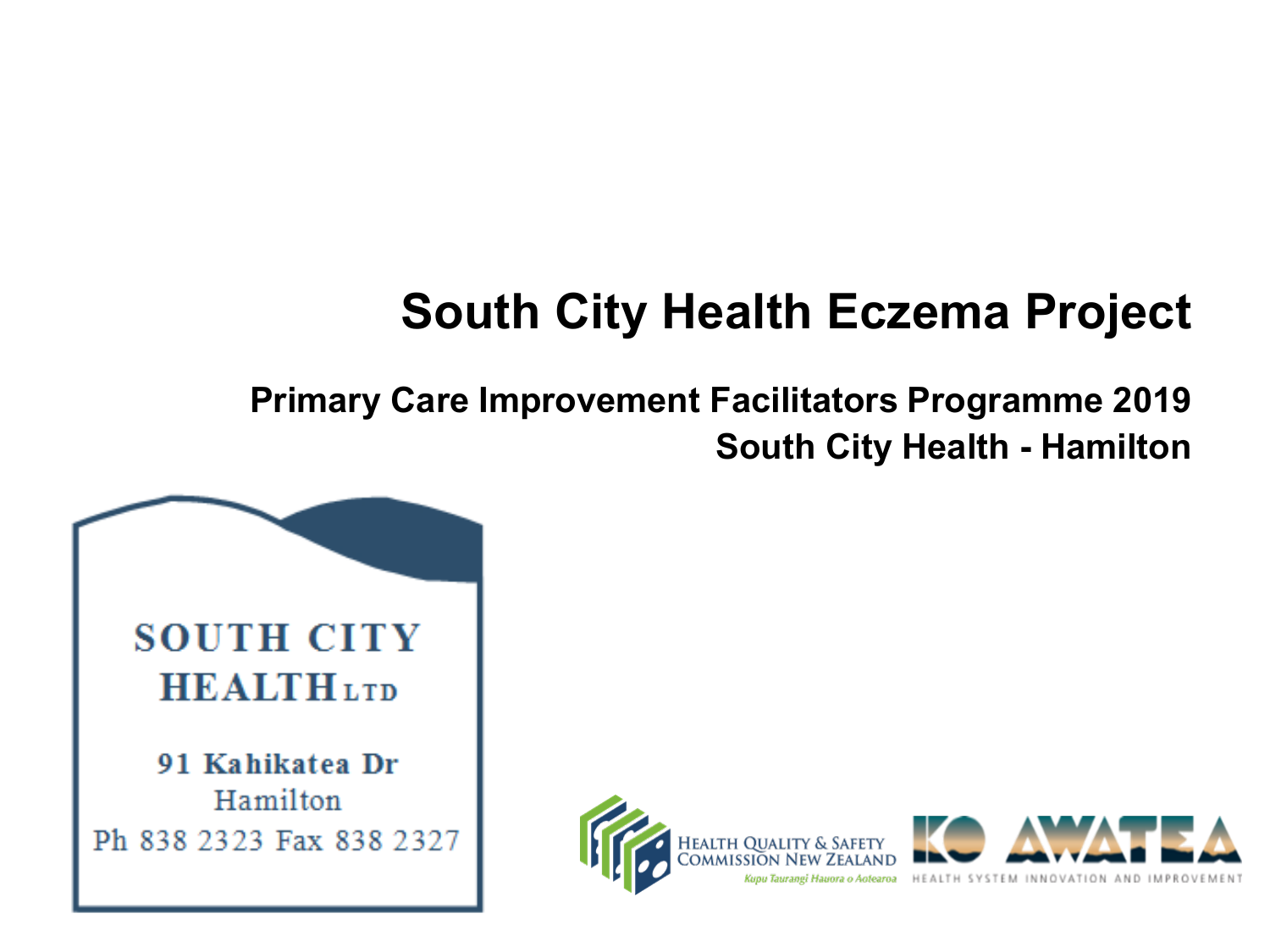# **Who Are We ?**



- We are a Medical Centre called South City Health based in West Hamilton
- Our PHO is Pinnacle Midlands Health Network
- $\triangleright$  We have approximately 7,500 enrolled patients
- $\triangleright$  We cater for a whole range of ethnicities in the community approximately 18% of enrolled patients identify as Maori, Pacific and Asian

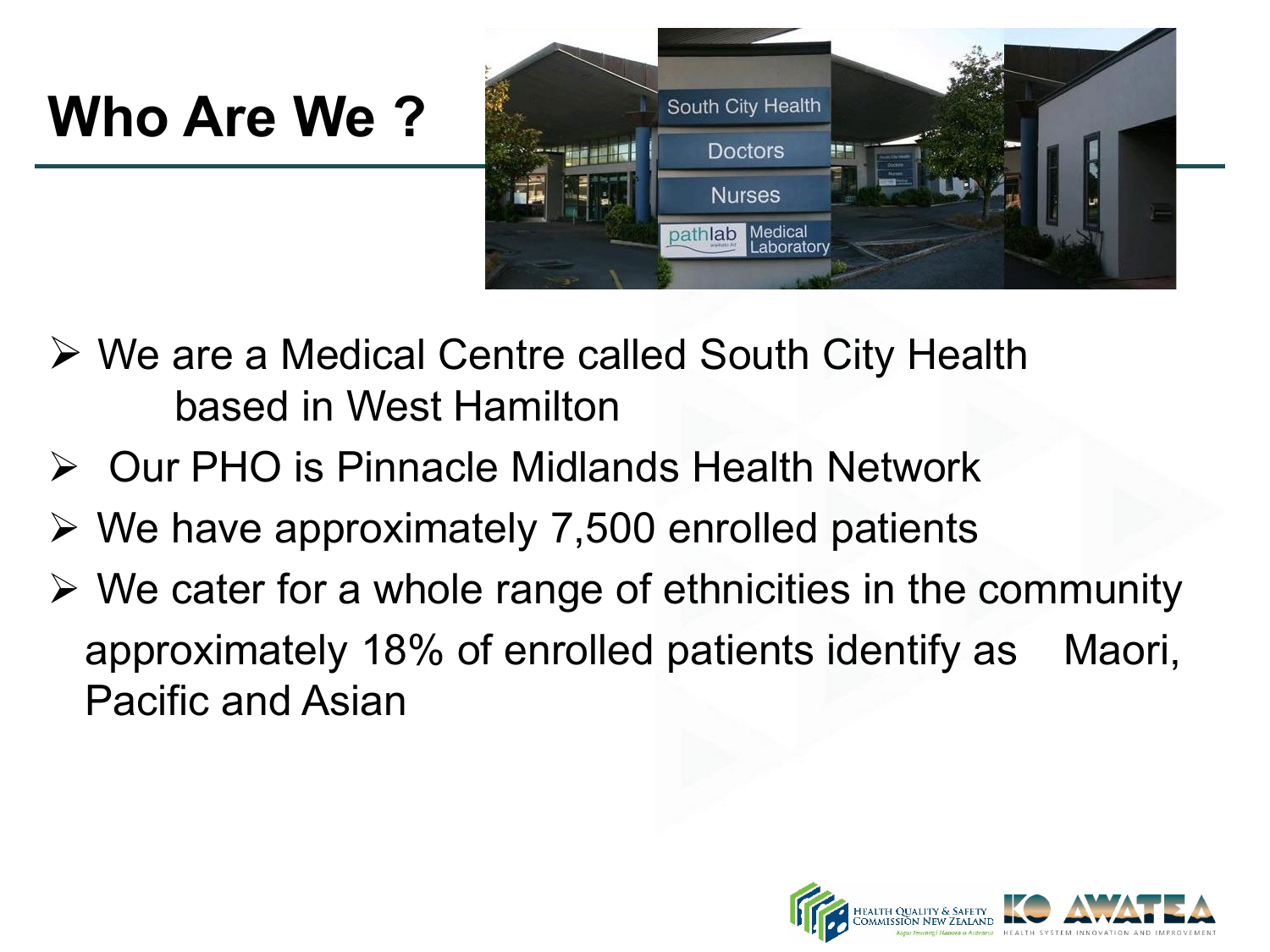#### **Improvement Team**

 $\triangleright$  Our project team is made up of: Sponsor – Teresa Waitere Project Lead – Michelle Madgwick Registered Nurse Lead – Melissa Castillo GP Lead – Dr Kate Sinclair



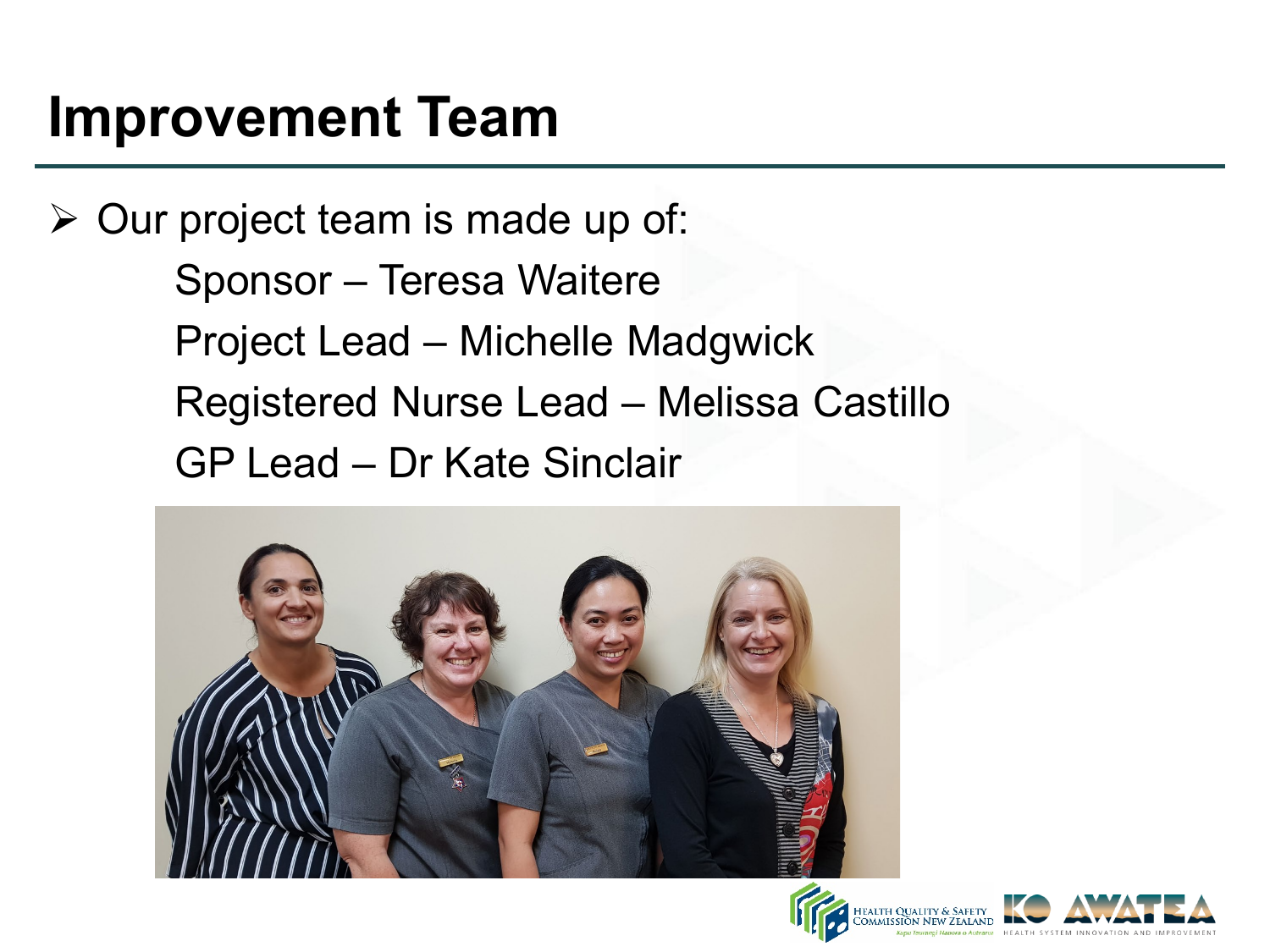## **Problem Statement**



- Young Maori and Pacific New Zealanders have poorer access to effective management of their eczema resulting in more hospitalisations.
- Morbidities associated eczema such as;
	- discomfort (itching and possibly pain due to the breakdown in skin integrity caused by scratching)
	- flare ups resulting in an increasing risk of infection and systemic complications
	- lack of sleep resulting in fatigue with the potential of possibly escalating and effecting mood/mental health
	- time off day care/school/work
	- increased GP visits
	- hospitalisations due to complications
	- psychosocial impact potentially effecting ones self esteem that may result in mental anguish, frustration, isolation, anxiety, depression and bullying

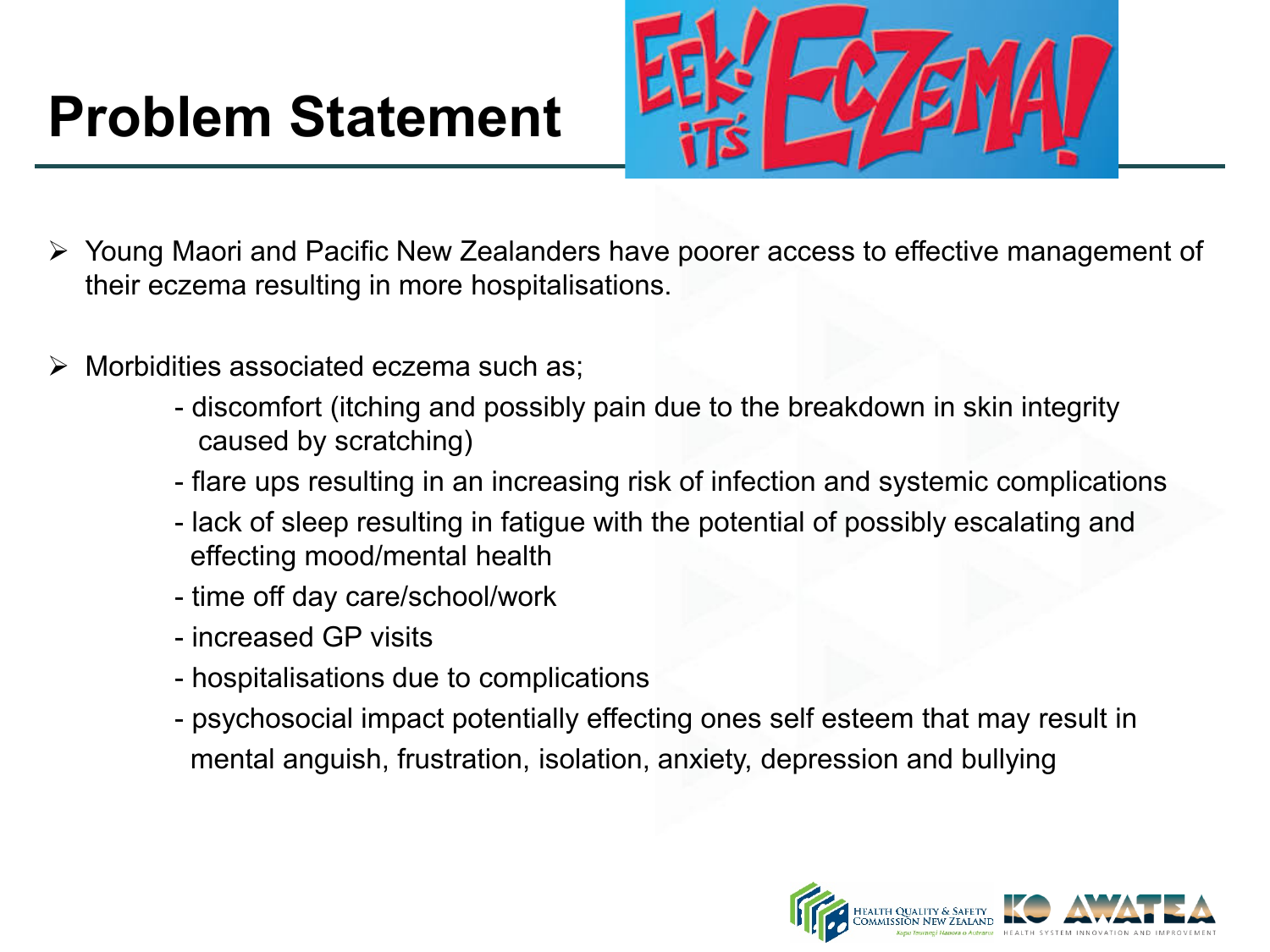

- Reduce unnecessary GP visits by 50% for patients with eczema aged between 0-5years old by March 2020
- Increase parent satisfaction seen in the satisfaction survey from a score of 6 (which is the minimum score) to a score of at least 24 by March 2020

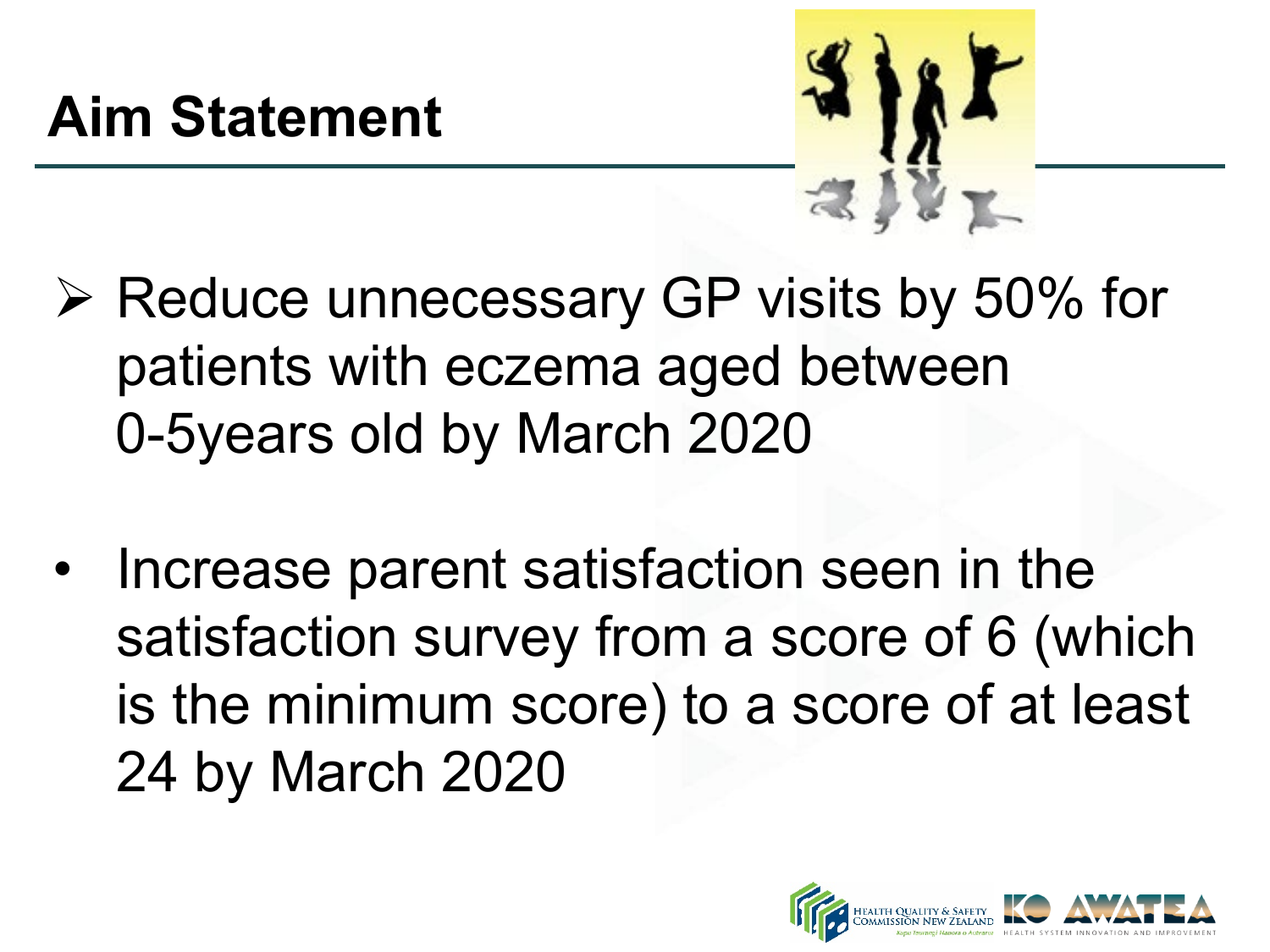#### **Diagnose the problem – data**

- $\triangleright$  Work closely with 5 patients aged between 0-5yrs old and their families who have recently seen their GP for an Eczema flare. With their consent to be involved in this quality improvement project collect consumer feedback and patient progress information will be collected via;
	- Patient Satisfaction Survey
	- POEM (Patient Oriented Eczema Measure)
- Capture information from our GP's regarding Eczema patient consultations and their knowledge of Nurse Led Eczema Clinic via questionnaires and conversation.



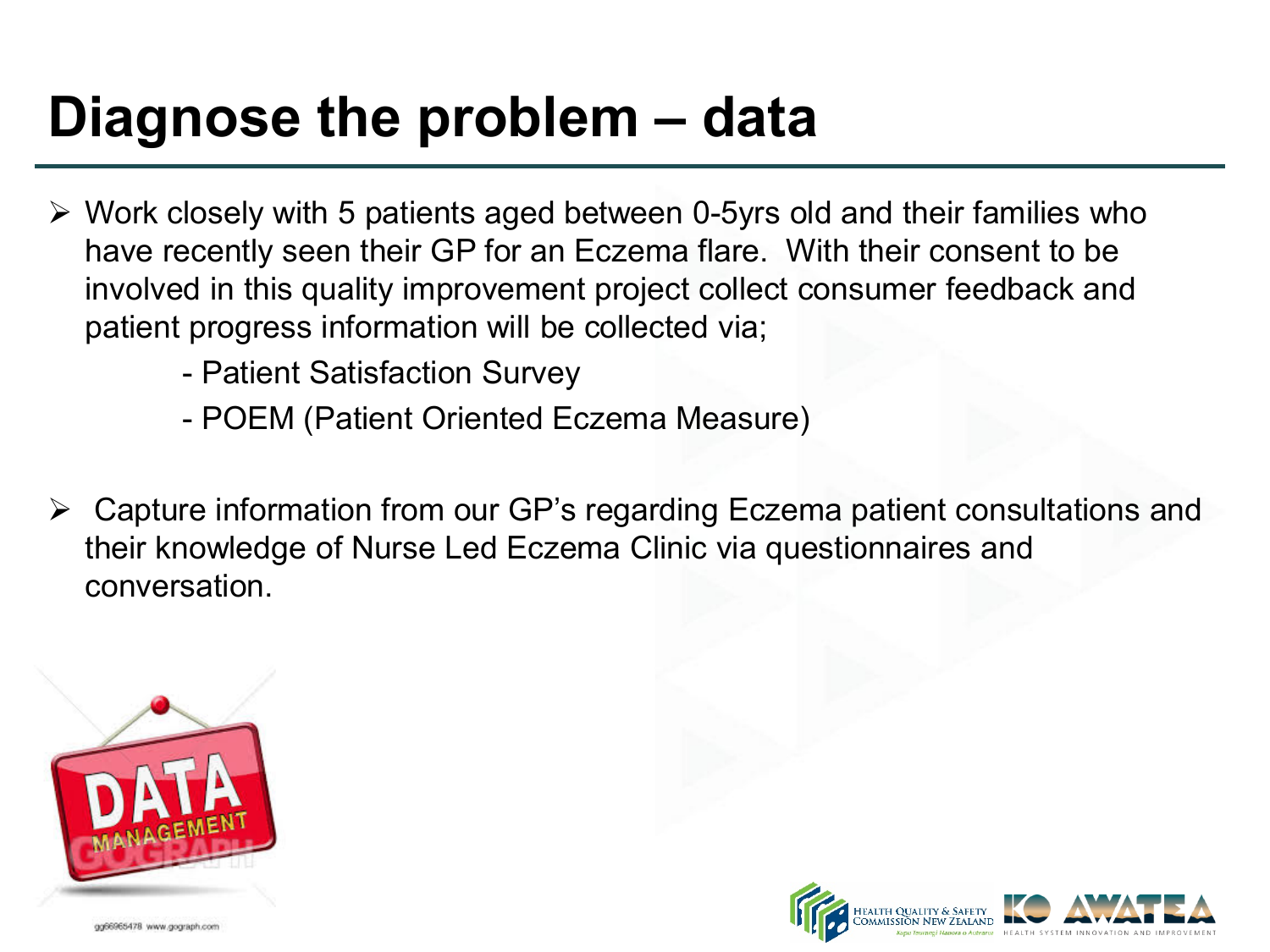We are developing a consumer feedback group to enable us to gain information that will support our quality improvement project from the patients and their whanau's perspective.

#### **Eczema (skin condition)**



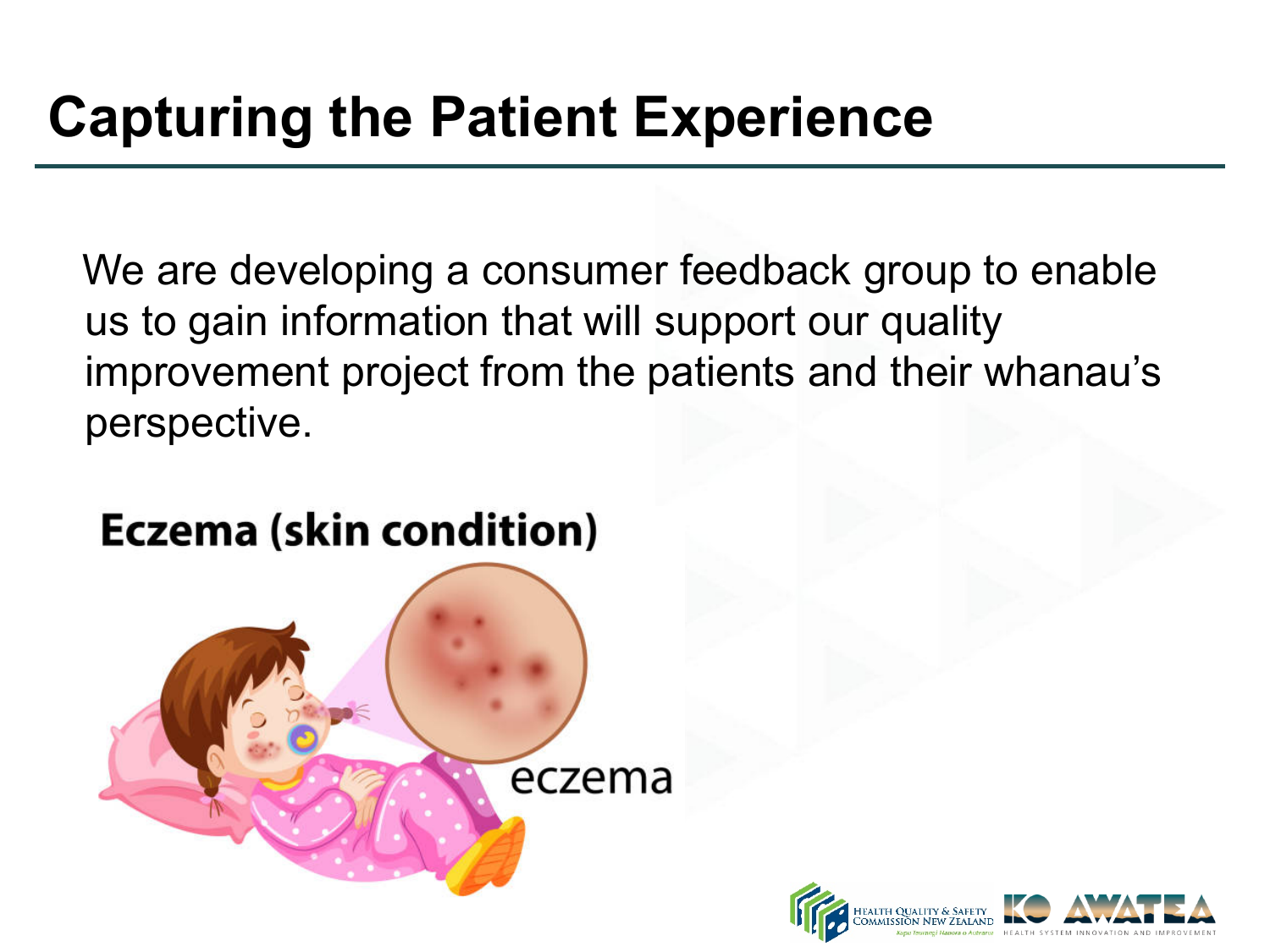• Our project team is quite small (all 4 of us here) and amongst us we all have a strong level of commitment to this quality improvement project as we can see the value Melissa is adding to peoples lives when working closely with patients who have eczema.

• Potential constraints are around time and cost in the primary health care setting.

• Consumer engagement is subjected to the frequency of them presenting. We are still learning / developing an understanding around our consumers and how best to get their engagement and then how we can sustain this going forward.

**X = Current State X = Desired State**

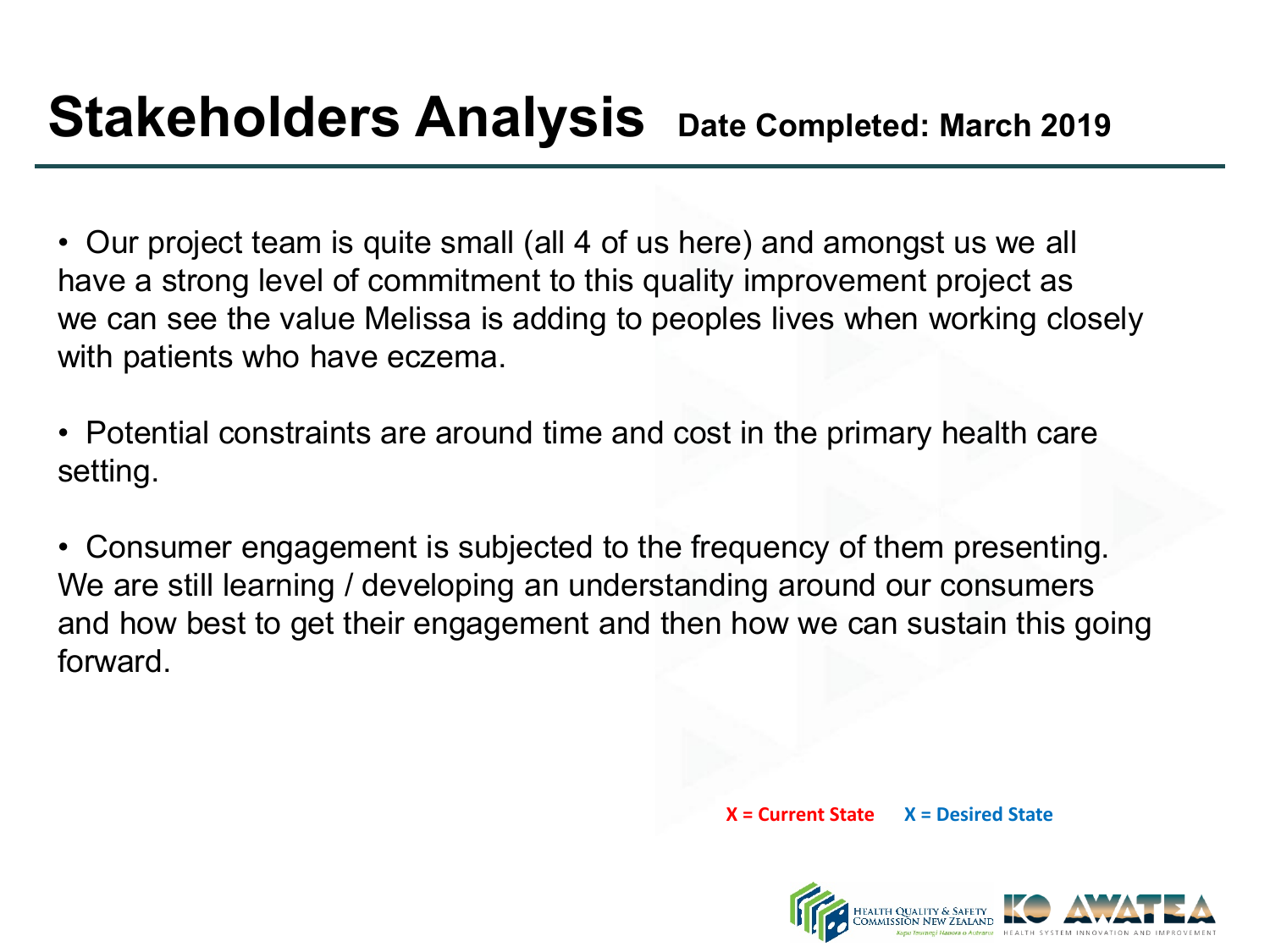# **Stakeholder communication plan**

• We have an online chat group that the whole team is in as well as the clinic Charge Nurse to share the project information along with updates. This is added to as needed

• Currently the nurse lead Melissa and I meet for 1 hour each month to develop the project

- As we are a small group we been able to meet up ad hoc as needed
- We are starting to form a group involving our consumers
- We have advertised in our South City Health newsletter that a nurse led eczema clinic is being developed

• We are attending monthly Practice meetings to share project information with the wider South City Health team

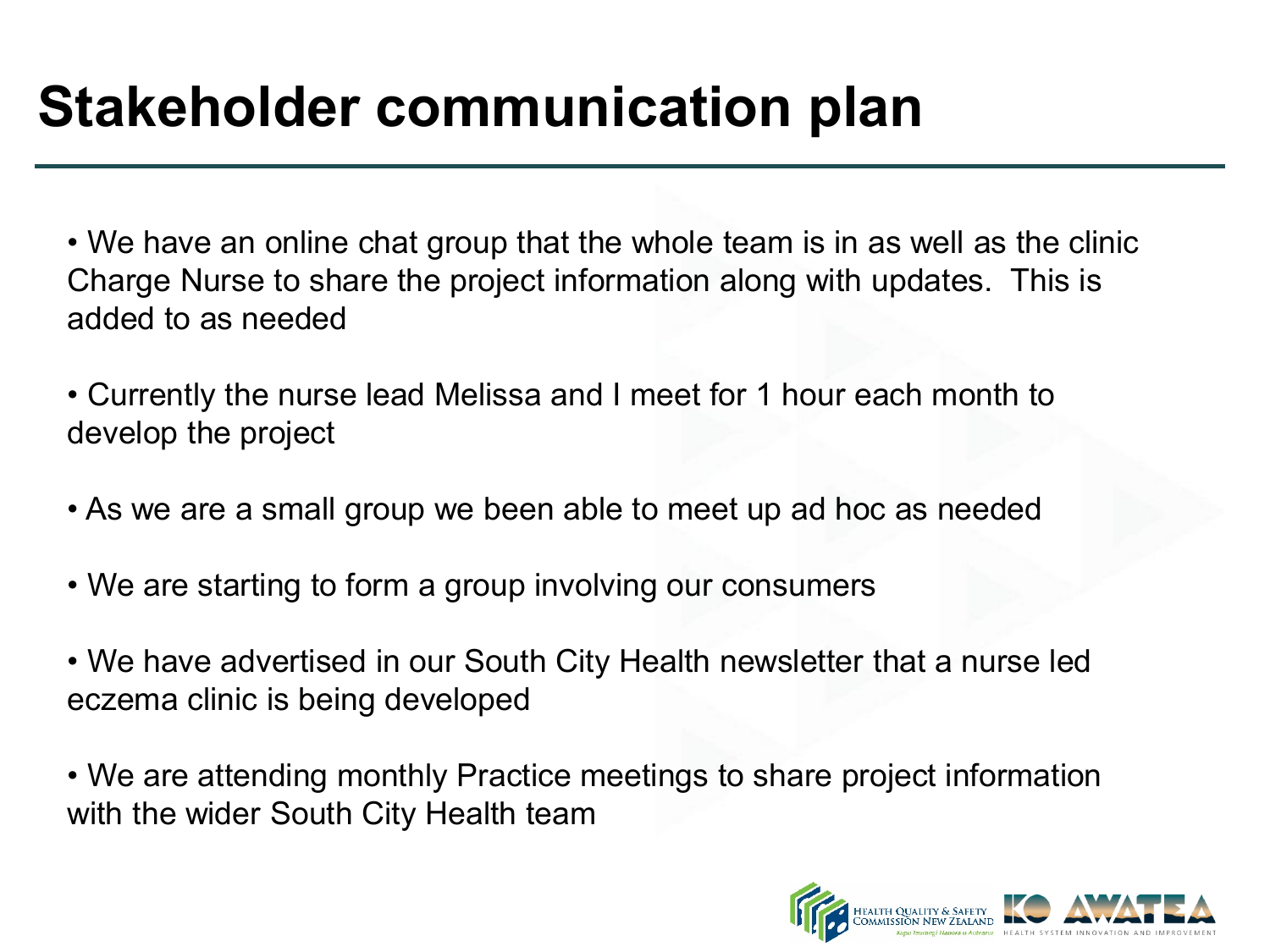## **Our Change Ideas to Test**

- Provide patient and whanau with user friendly written information leaflets/handouts
- Provide telephone consultation
- Advertise this service to our enrolled patients and to all of the staff at South City Health
- Offer home visits from an eczema nurse to support he family in the home environment
- Provide appointment time with an eczema nurse in clinic
- Provide free samples of cream for the patient to trial
- Provide a realistic user friendly treatment plan
- Attend monthly practice meetings and share the project's progress

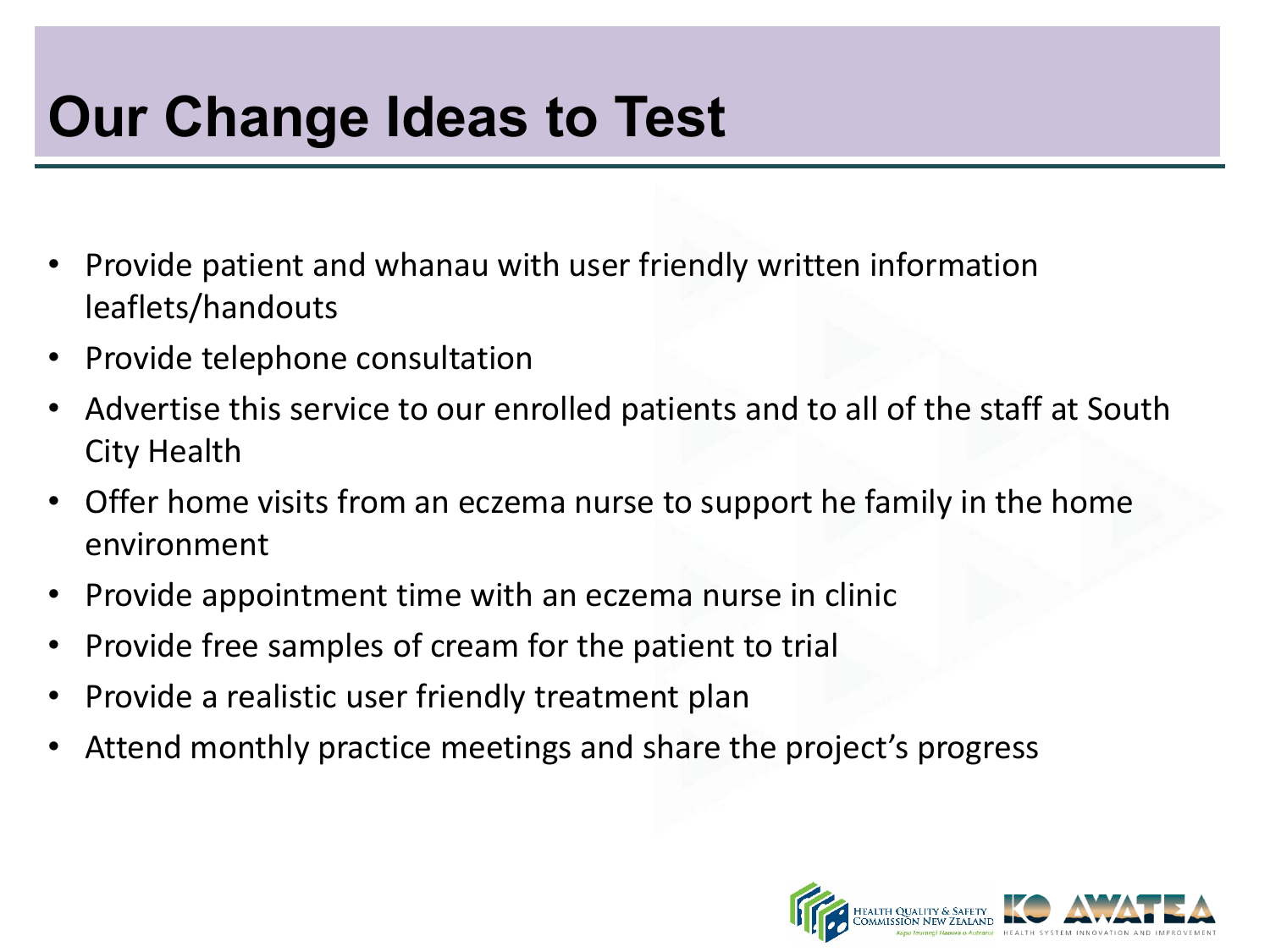At this stage we haven't begun testing our change ideas as we are still at the early stages of setting this up.

For our first PDSA (Plan Do Study Act) cycle we intend on testing the provision of appointment time for the patient and whanau to see an eczema nurse whilst in clinic.

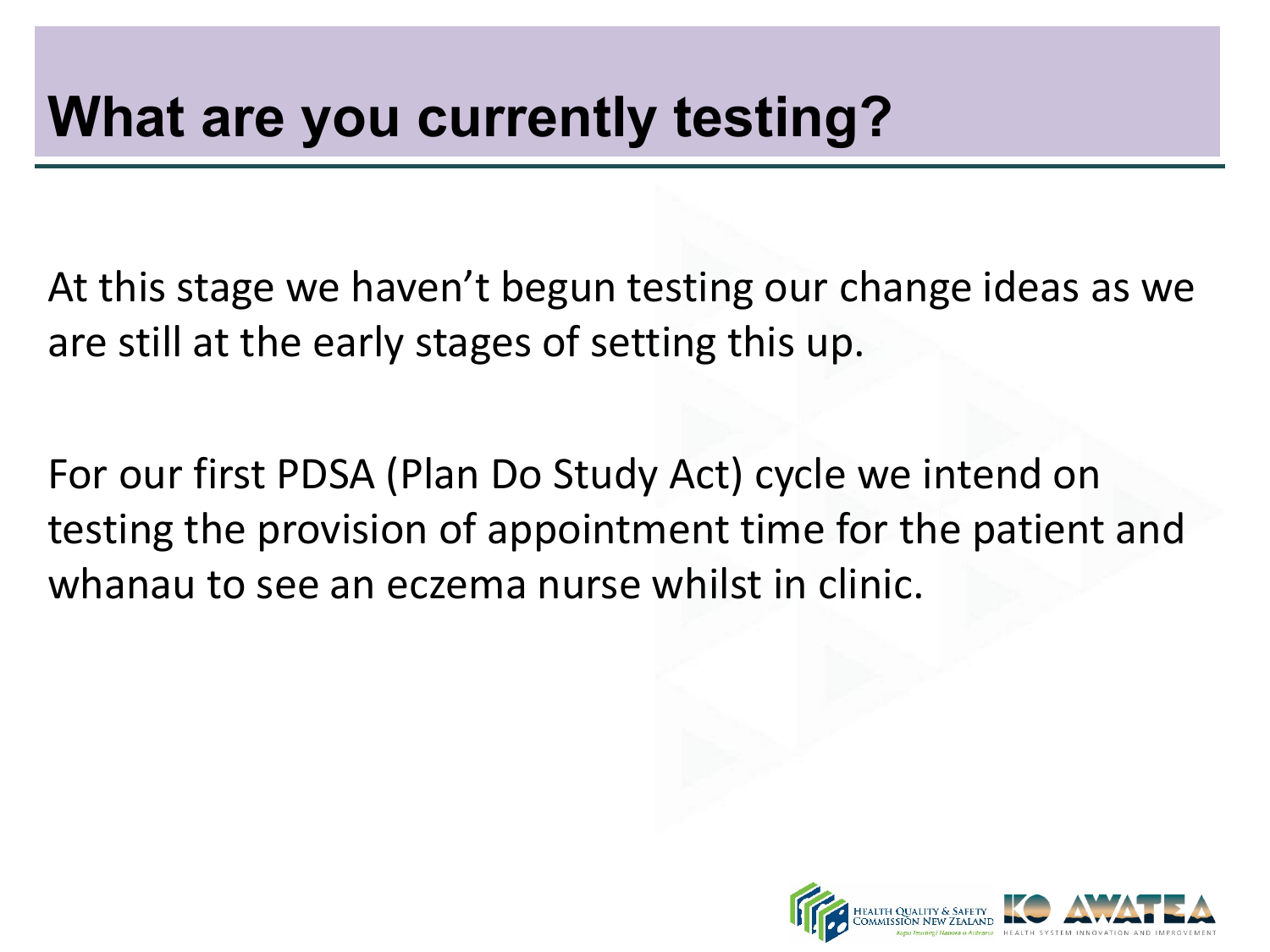- Offering a free eczema nurse led clinic that includes ongoing support
- Consumer engagement, availability of working parents to bring patient to see the GP/Nurse
- Commitment / adherence to the treatment plan that also includes a trail and error approach with individualised responses
- If a fee would have to be instituted to sustain clinic a financial barrier could be problematic
- Lack of continuity of care if the child has different caregivers